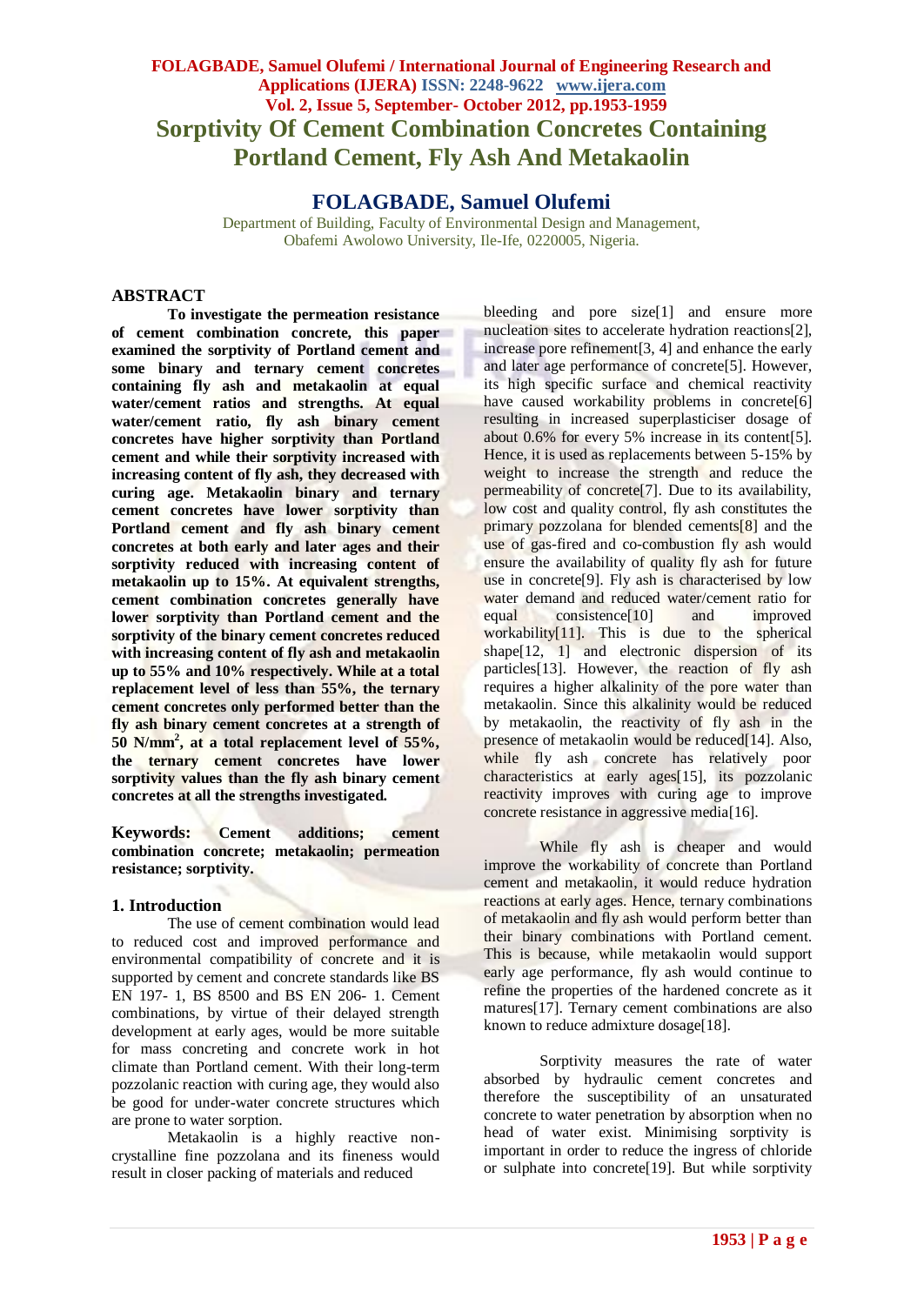would increase with increasing content of fly ash, the incorporation of metakaolin as binary and ternary cement component would lead to a marked reduction in sorptivity[17]. Despite their ability to perform better than Portland cement, cement combination concretes have been under-utilised in construction. While BS EN 197- 1 permits the use of metakaolin and fly ash of up to 15% and 55% respectively, data from the European Ready Mixed Concrete Organisation[20] show a cement addition content of less than 20% in ready-mixed concrete. Also, while concrete in practice is prescribed on the basis of strength, most researches in literature were conducted at equal water/cement ratio. Since at equivalent strengths, the use of cement combinations would result in better performance[21, 22], this paper examined the effect of cement combinations containing fly ash (up to 55% content) and metakaolin (up to 15% content) on the sorptivity of concrete at equal water/cement ratios and strengths.

## **2. Experimental Materials and Mix Proportions**

The cements used were Portland cement (PC, 42.5 type), siliceous or Class F fly ash (FA) and metakaolin (MK). The properties of the cements are presented in Table 1. The aggregates consisted of 0/4mm fine aggregates and 4/10mm and 10/20mm coarse aggregates. The coarse aggregates were uncrushed and they come in varied shapes. The 4/10mm aggregates have rough texture and the 10/20mm aggregates were smooth. The properties of the aggregates are presented in Table 2.

Potable water, conforming to BS EN 1008, was used for mixing, curing and testing the concrete specimens. In order to provide reasonably workable concretes and a uniform basis for comparing concrete performance at equal water content and water/cement ratio, a superplasticiser based on carboxylic ether polymer conforming to EN 934-2 was applied during mixing to achieve a consistence level of S2 defined by a nominal slump of 50- 100mm in BS EN 206- 1. The yield corrected concrete mix proportions, to the nearest  $5 \text{ kg/m}^3$ , based on the BRE Design Guide[23], a fixed free water content of  $165 \text{ kg/m}^3$  (to avoid an excessively sticky mix) and saturated surface-dry (SSD) aggregates are presented in Table 3 for 0.35, 0.50 and 0.65 water/cement ratios.

Table 1: Properties of Cements

|                                                                                                                                                                                                                    | CEMENTS                                                                  |                                                                           |                                                                          |  |  |
|--------------------------------------------------------------------------------------------------------------------------------------------------------------------------------------------------------------------|--------------------------------------------------------------------------|---------------------------------------------------------------------------|--------------------------------------------------------------------------|--|--|
| <b>PROPERTY</b>                                                                                                                                                                                                    | PC                                                                       | FA.                                                                       | МK                                                                       |  |  |
| Blaine fineness, $m^2/kg$<br>Loss on ignition, %                                                                                                                                                                   | 395<br>1.9                                                               | 388<br>6.1 <sup>b)</sup>                                                  | 2588<br>0.9                                                              |  |  |
| Particle density, $g/cm3$                                                                                                                                                                                          | 3.17                                                                     | 2.26                                                                      | 2.51                                                                     |  |  |
| % retained by $45 \mu m$ sieve b)                                                                                                                                                                                  |                                                                          | 11.0                                                                      |                                                                          |  |  |
| Particle size distribution, cumulative % passing by mass <sup>c)</sup><br>$125 \mu m$<br>$100 \mu m$<br>$75 \mu m$<br>$45 \mu m$<br>$25 \mu m$<br>$10 \mu m$<br>$5 \mu m$<br>$2 \mu m$<br>$1 \mu m$<br>$0.7 \mu m$ | 100<br>98.2<br>93.2<br>81.8<br>57.1<br>30.1<br>13.5<br>5.6<br>2.9<br>1.3 | 100<br>99.2<br>96.5<br>87.0<br>66.2<br>40.6<br>24.1<br>10.9<br>4.8<br>1.9 | 100<br>100<br>99.8<br>99.4<br>96.0<br>76.2<br>50.7<br>18.2<br>4.7<br>1.4 |  |  |
| $0.5 \mu m$                                                                                                                                                                                                        | 0.2                                                                      | 0.3                                                                       | 0.1                                                                      |  |  |
|                                                                                                                                                                                                                    |                                                                          |                                                                           |                                                                          |  |  |

a) In accordance with BS EN 196-2

b) In accordance with EN 450- 1

c) Obtained with the Laser Particle Sizer

 Table 2: Properties of Fine and Coarse Aggregates

|                                      | AGGREGATES <sup>1)</sup> |            |               |  |  |
|--------------------------------------|--------------------------|------------|---------------|--|--|
| <b>PROPERTY</b>                      |                          |            | <b>COARSE</b> |  |  |
|                                      | <b>FINE</b><br>0/4<br>mm | 4/10<br>mm | 10/20<br>mm   |  |  |
| Shape, visual                        |                          | Varied     | Varied        |  |  |
| Surface texture, visual              |                          | Rough      | Smooth        |  |  |
| Particle density                     | 2.6                      | 2.6        | 2.6           |  |  |
| Water absorption, $\%$ <sup>3)</sup> | 1.0                      | 1.7        | 1.2           |  |  |
| % passing 600 µm sieve               | 55.0                     |            |               |  |  |
|                                      |                          |            |               |  |  |

1) Aggregates were obtained from Wormit Quarry.

2) In accordance with BS EN 1097- 6

3) In accordance with BS EN 1097- 6, Laboratory-dry condition

Table 3: Yield Corrected Mix Proportions of Concrete at a Fixed Free Water Content of 165 kg/m<sup>3</sup>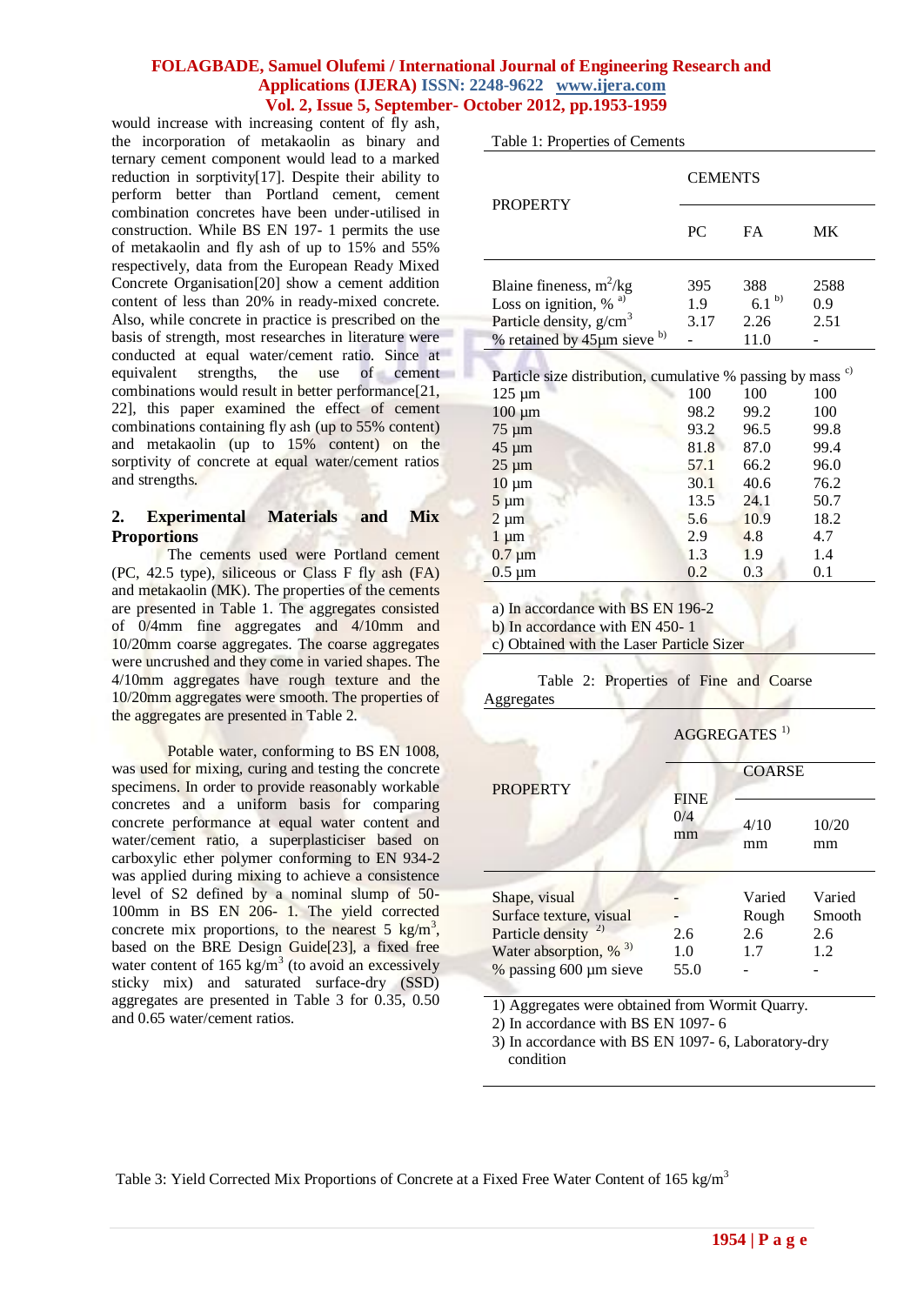MIX PROPORTION,  $kg/m<sup>3</sup>$ 

| <b>MIX COMBINATION</b>  | W/C          | <b>CEMENTS</b> |                          | <b>AGGREGATES</b> |            |            |             |               |                |
|-------------------------|--------------|----------------|--------------------------|-------------------|------------|------------|-------------|---------------|----------------|
|                         |              | <b>CEMI</b>    | FA                       | MK                | 0/4<br>mm  | 4/10<br>mm | 10/20<br>mm | Free<br>Water | SP,<br>$\%$ a) |
|                         | 0.35         | 475            |                          |                   | 650        | 375        | 755         | 165           | 0.41           |
| 100%PC                  | 0.50         | 330            |                          |                   | 740        | 385        | 770         | 165           | 0.33           |
|                         | 0.65         | 255            |                          |                   | 820        | 380        | 765         | 165           | 0.25           |
|                         | 0.35         | 375            | 95                       |                   | 640        | 370        | 745         | 165           | 0.37           |
| 80%PC+20%FA             | 0.50         | 260            | 65                       |                   | 735        | 385        | 765         | 165           | 0.30           |
|                         | 0.65         | 200            | 50                       |                   | 815        | 375        | 760         | 165           | 0.23           |
|                         |              |                |                          |                   |            |            |             |               |                |
| 80%PC+15%FA+5%MK        | 0.35<br>0.50 | 375            | 70                       | 25                | 640        | 370        | 745         | 165           | 0.43           |
|                         | 0.65         | 265<br>200     | 50<br>40                 | 15<br>15          | 735<br>820 | 385<br>375 | 765<br>760  | 165<br>165    | 0.35<br>0.26   |
|                         |              |                |                          |                   |            |            |             |               |                |
|                         | 0.35         | 305            | 165                      |                   | 635        | 365        | 740         | 165           | 0.33           |
| $65\%$ PC+35% FA        | 0.50         | 210            | 115                      |                   | 730        | 380        | 760         | 165           | 0.27           |
|                         | 0.65         | 165            | 90                       |                   | 815        | 375        | 755         | 165           | 0.20           |
|                         |              |                |                          |                   |            |            |             |               |                |
| 65%PC+30%FA+5%MK        | 0.35         | 305            | 140                      | 25                | 635        | 365        | 740         | 165           | 0.40           |
|                         | 0.50         | 210            | 100                      | 15                | 730        | 380        | 760         | 165           | 0.35           |
|                         | 0.65         | 165            | 75                       | 15                | 815        | 375        | 755         | 165           | 0.27           |
|                         | 0.35         | 305            | 115                      | 45                | 635        | 365        | 740         | 165           | 0.45           |
| $65\%$ PC+25% FA+10% MK | 0.50         | 210            | 80                       | 35                | 730        | 380        | 760         | 165           | 0.39           |
|                         | 0.65         | 165            | 65                       | 25                | 815        | 375        | 755         | 165           | 0.31           |
|                         |              |                |                          |                   |            |            |             |               |                |
| 45% PC+55% FA           | 0.35         | 205            | 255                      |                   | 625        | 360        | 730         | 160           | 0.31           |
|                         | 0.50         | 145            | 180                      |                   | 725        | 375        | 755         | 160           | 0.26           |
|                         | 0.65         | 110            | 135                      |                   | 810        | 370        | 750         | 160           | 0.19           |
| 45%PC+45%FA+10%MK       | 0.35         | 210            | 210                      | 45                | 630        | 365        | 730         | 160           | 0.38           |
|                         | 0.50         | 145            | 145                      | 30                | 725        | 380        | 755         | 160           | 0.34           |
|                         | 0.65         | 115            | 115                      | 25                | 810        | 375        | 750         | 160           | 0.27           |
|                         |              |                |                          |                   |            |            |             |               |                |
| 45%PC+40%FA+15%MK       | 0.35         | 210            | 185                      | 70                | 630        | 365        | 730         | 160           | 0.41           |
|                         | 0.50         | 145            | 130                      | 50                | 725        | 380        | 755         | 160           | 0.37           |
|                         | 0.65         | 115            | 100                      | 40                | 810        | 375        | 750         | 160           | 0.28           |
|                         | 0.35         | 450            |                          | 25                | 645        | 375        | 750         | 165           | 0.43           |
| 95%PC+5%MK              | 0.50         | 315            |                          | 15                | 740        | 385        | 770         | 165           | 0.35           |
|                         | 0.65         | 240            |                          | 15                | 820        | 380        | 760         | 165           | 0.26           |
|                         |              |                |                          |                   |            |            |             |               |                |
| 90%PC+10%MK             | 0.35         | 425            |                          | 45                | 645        | 375        | 750         | 165           | 0.47           |
|                         | 0.50         | 295            |                          | 35                | 740        | 385        | 770         | 165           | 0.39           |
|                         | 0.65         | 230            |                          | 25                | 820        | 380        | 760         | 165           | 0.29           |
|                         | 0.35         | 400            |                          |                   |            | 370        | 750         |               | 0.51           |
| 85%PC+15%MK             | 0.50         | 280            |                          | 70<br>50          | 645<br>740 | 385        | 770         | 165<br>165    | 0.43           |
|                         | 0.65         | 215            | $\overline{\phantom{0}}$ | 40                | 820        | 380        | 760         | 165           | 0.33           |
|                         |              |                |                          |                   |            |            |             |               |                |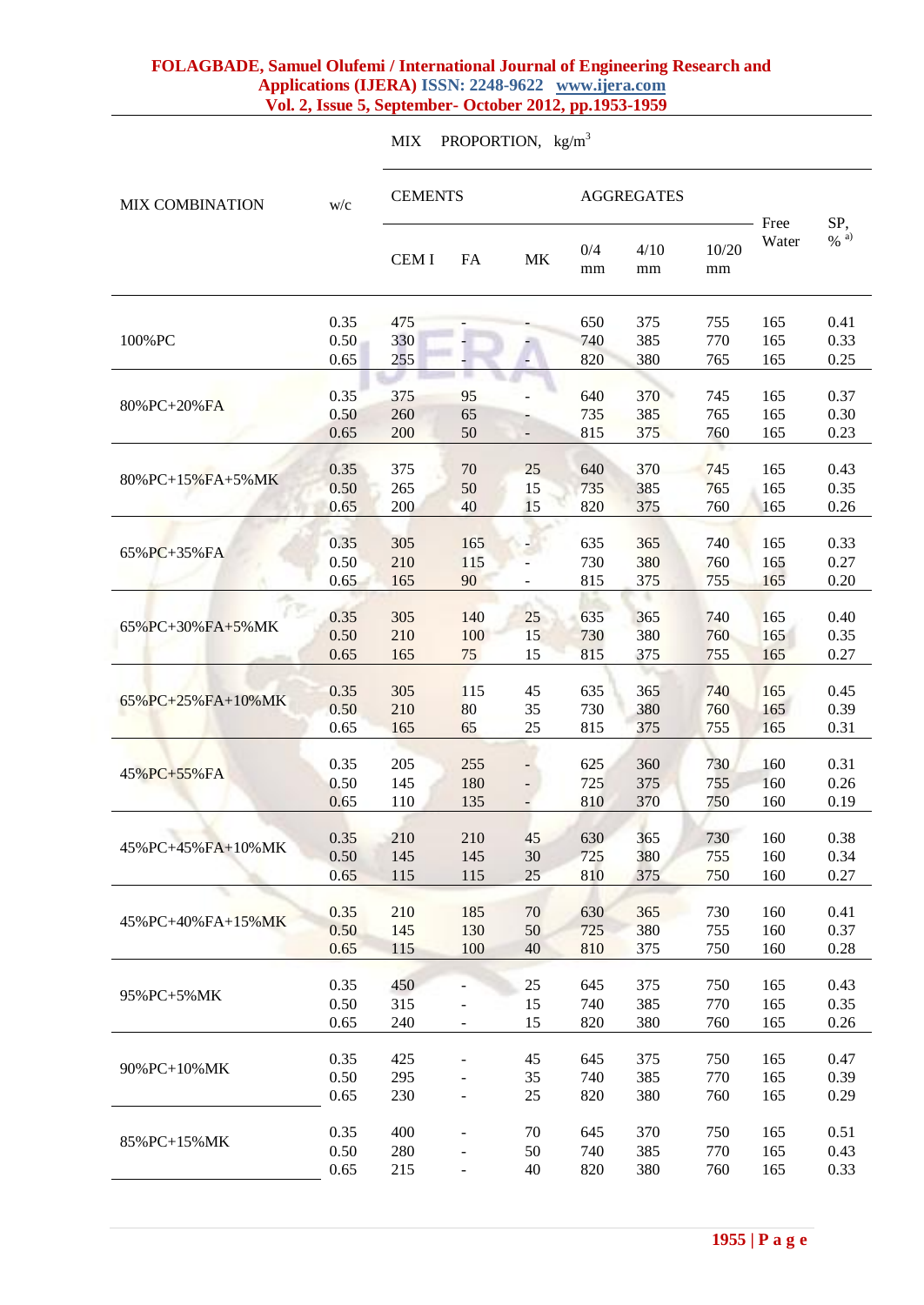a) % Superplasticiser (SP) required for consistence class 2 (BS EN 206-1) is related to the total cement content.

#### **3. Experimental Methods**

Concrete was prepared to BS EN 12390- 2 and the specimens were cast, cured under a layer of damp hessian covered with polythene for about 24 hours, demoulded and cured in water tanks maintained at about  $20^{\circ}$ C until the tests' dates. Tests were carried out on hardened concrete specimens to determine their cube compressive strength and sorptivity at equal water/cement ratios. The cube compressive strengths were obtained in accordance with BS EN 12390- 3 using 100mm cubes at the curing age of 28 days. Since absorption into concrete is a function of the drying temperature and immersion duration[24], sorptivity was determined with specimens oven-dried to constant mass at  $105\pm5\degree C$  to ensure a uniform basis for the comparison and repeatability of the results. This is because it is generally believed that at this temperature the pozzolanic reactions of the cement additions would be stopped, the plastic shrinkage

cracking associated with reduced bleeding that normally characterise the use of fine materials would be avoided and the microstructure of the test specimens would not be adversely affected to prevent the repeatability of the results.

Sorptivity was carried out in accordance with ASTM C1585- 05 using concrete specimens 100mm in diameter and about 50mm thick. After being cooled to room temperature in a dessicator, the oven-dried specimens were waxed on the side and covered on one end with a loose plastic sheet attached with masking tape to allow the entrapped air to escape from the concrete pores while at the same time preventing water loss by evaporation. After obtaining the initial mass, the test surface (i.e. uncovered end) of each sample was placed on two lines of roller support placed in water maintained at 3-5mm level above the top of the support throughout the duration of the test (Fig. 1).



 $\mathbf{i}$ 

Figure 1: A typical sorptivity test set-up

The sorptivity test was conducted over six hours and the cumulative change in mass at specific intervals was determined. For each mass determination, the test specimen was removed from water and the surface was cleaned with a dampened paper towel to remove water droplets. The mass of the sample was then measured and the sample was replaced to continue the test. The cumulative change in mass at one minute, five minutes, ten minutes, 20 minutes, 30 minutes, one hour, two hours, three hours, four hours, five hours and six hours were used to obtain the respective cumulative absorption values, i, expressed by:

$$
= \frac{\Delta m}{A\rho} \tag{1}
$$

where  $\Delta m =$  cumulative change in mass due to water absorption,

 $A = \text{cross-sectional area of test specimen, mm}^2$ ,  $\rho$  = density of water.

It has been shown by Hall  $[29]$  that there exists a relation of the form:

$$
i = St^{0.5} \text{ (Darcy's Law)} \tag{2}
$$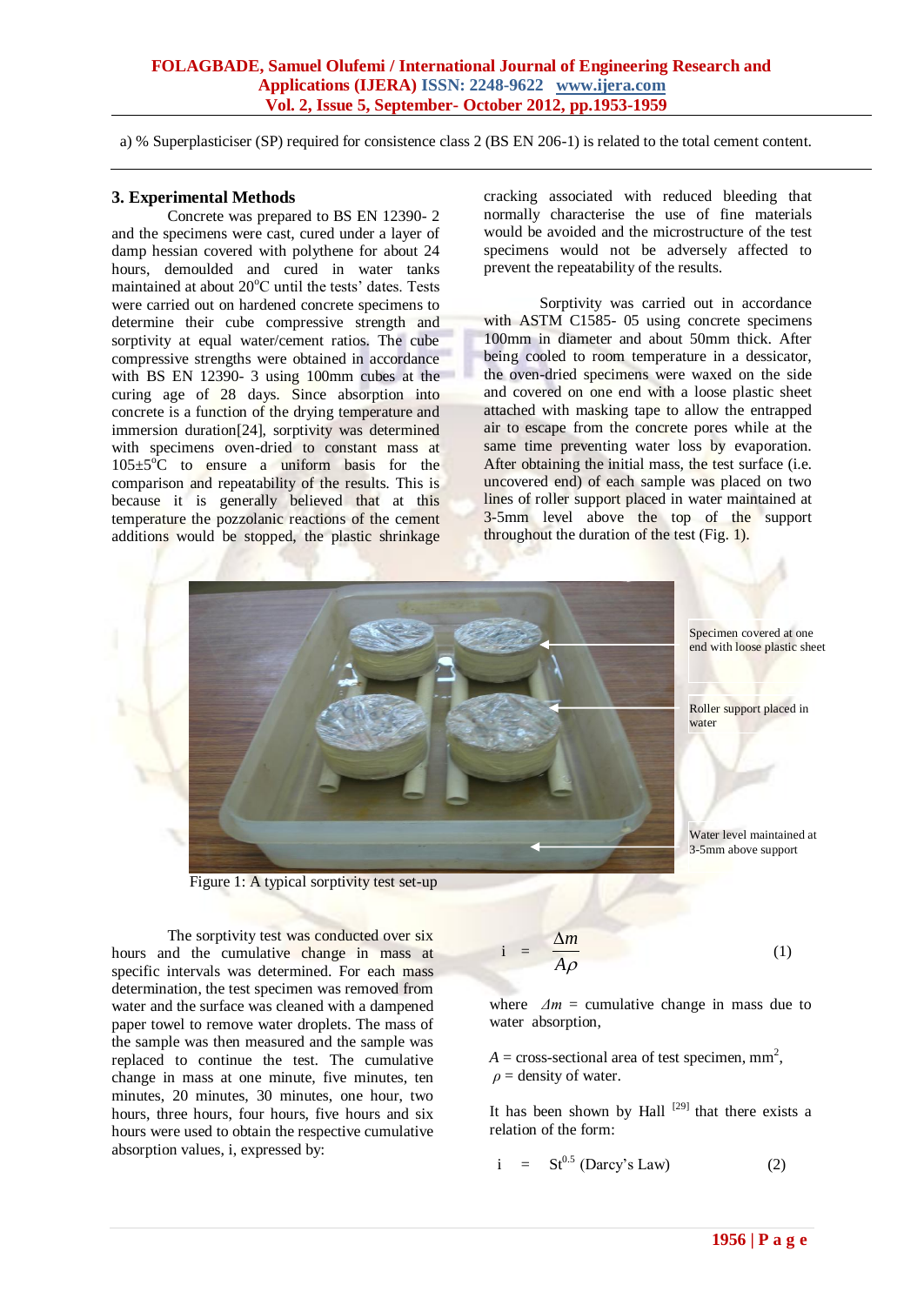where  $S =$  sorptivity in mm/ $\sqrt{min}$  (1mm/ $\sqrt{min}$ )  $= 1.29x10^{-0.4}$  m/ $\sqrt{s}$ ) and  $t =$  time in minutes

Hence the cumulative absorption values were plotted against the square root of the times and sorptivity (the initial rate of water absorption) was obtained as the slope of the line that best fits the plot.

#### **4. Analysis and Discussion of Results**

Table 4 shows that the cube compressive strength of concrete reduced with increasing water/cement ratio and that while the addition of fly ash would reduce strength with increasing content, the addition of metakaolin as binary and ternary cement component resulted in improved strength at 28 days.

The sorptivity of fly ash binary cement concretes which were slightly higher than that of Portland cement concrete at 28 days reduced progressively such that at 180 days they became lower. This is because fly ash would require a higher level of alkalinity which increased progressively with the release of  $Ca(OH)$ <sub>2</sub> by the hydration reaction of Portland cement to improve the resistance of its concretes to sorption. Since the reductions at these ages increased with increasing content of fly ash, sorptivity would reduce at equal water/cement ratio with increasing content of fly ash. The Table also shows that the addition of metakaolin as binary and ternary cement component reduced the sorptivity of concrete at the test ages. The resistance of the ternary cement concretes to sorptivity also increased with increase in the total content of the cement additions. This must be due to the higher fineness of metakaolin (Table 2) resulting in more nucleation sites for  $Ca(OH)<sub>2</sub>$  and improved pozzolanic reactions to provide better packing between the cements and at the interface zones between the cement paste and the aggregates.

Table 4 shows that sorptivity of concrete reduced with increasing water/cement ratio and that equivalent sorptivity values of the concretes at equal water/cement ratio would be achieved at different ages and compressive strengths. Since concrete is usually specified in practice on the basis of strength at 28 days, the sorptivity of these concretes has been investigated at equivalent strength at 28 days. Being the range of strengths that would commonly be used in practice, the cube compressive strength and sorptivity of the concretes at the water/cement ratios of 0.35, 0.50 and 0.65 at 28 days (Table 4) were used, by interpolation, to obtain the sorptivity of the concretes at the equivalent strengths of 30, 40 and 50 N/mm<sup>2</sup> at 28 days (Table 5). These strengths

also satisfy most of the strength requirements in BS EN 206-1 and BS 8500.

Table 4: Cube compressive strength and sorptivity of concrete at equal water/cement ratios

|                       |      | <b>STRE</b><br><b>NGTH</b><br>AT | X        | SORPTIVITY<br>$10^{-4}$ ,<br>$m/\sqrt{s}$ |          |
|-----------------------|------|----------------------------------|----------|-------------------------------------------|----------|
| <b>MIX</b>            | W/c  | 28<br><b>DAYS</b>                |          |                                           |          |
|                       |      |                                  | 28       | 90                                        | 180      |
|                       |      |                                  | Day<br>S | Da<br>ys                                  | Da<br>ys |
|                       |      | N/mm                             |          |                                           |          |
|                       | 0.35 | 80.0                             | 200      | 160                                       | 135      |
| 100%PC                | 0.50 | 54.0                             | 260      | 215                                       | 190      |
|                       | 0.65 | 38.5                             | 335      | 295                                       | 260      |
|                       |      |                                  |          |                                           |          |
| 80%PC                 | 0.35 | 72.0                             | 205      | 155                                       | 120      |
| $+20\%FA$             | 0.50 | 46.5                             | 265      | 220                                       | 185      |
|                       | 0.65 | 30.0                             | 345      | 300                                       | 255      |
| 80%PC                 | 0.35 | 82.0                             | 185      | 150                                       | 130      |
| $+15%FA$              | 0.50 | 53.0                             | 245      | 205                                       | 170      |
| $+5\%$ MK             | 0.65 | 33.0                             | 320      | 275                                       | 240      |
|                       |      |                                  |          |                                           |          |
| 65%PC                 | 0.35 | 60.0                             | 210      | 155                                       | 120      |
| $+35%FA$              | 0.50 | 35.0                             | 270      | 220                                       | 180      |
|                       | 0.65 | 20.0                             | 360      | 295                                       | 250      |
|                       |      |                                  |          |                                           |          |
| 65%PC<br>$+30\%FA$    | 0.35 | 64.0                             | 185      | 145                                       | 120      |
| $+5\%MK$              | 0.50 | 42.0                             | 250      | 200                                       | 165      |
|                       | 0.65 | 24.0                             | 340      | 275                                       | 235      |
| 65%PC                 |      |                                  |          |                                           |          |
| $+25%FA$              | 0.35 | 68.0                             | 175      | 140                                       | 115      |
| $+10\%$ M             | 0.50 | 43.0                             | 240      | 195                                       | 160      |
| K                     | 0.65 | 25.0                             | 330      | 270                                       | 230      |
|                       |      |                                  |          |                                           |          |
| 45%PC                 | 0.35 | 42.0                             | 210      | 150                                       | 110      |
| $+55\%FA$             | 0.50 | 24.0                             | 275      | 210                                       | 155      |
|                       | 0.65 | 12.0                             | 375      | 295                                       | 250      |
| 45% PC                | 0.35 | 47.0                             | 115      | 90                                        | 70       |
| $+45%FA$<br>$+10\%$ M | 0.50 | 32.5                             | 215      | 155                                       | 105      |
| K                     | 0.65 | 18.5                             | 325      | 240                                       | 175      |
| 45%PC                 |      |                                  |          |                                           |          |
| $+40\%FA$             | 0.35 | 50.0                             | 110      | 90                                        | 70       |
| $+15\%M$              | 0.50 | 33.0                             | 180      | 130                                       | 100      |
| K                     | 0.65 | 20.0                             | 300      | 215                                       | 160      |
|                       |      |                                  |          |                                           |          |
| 95%PC                 | 0.35 | 80.0                             | 195      | 150                                       | 115      |
| $+5\%MK$              | 0.50 | 56.0                             | 240      | 185                                       | 135      |
|                       | 0.65 | 37.0                             | 325      | 255                                       | 180      |
| 90%PC                 |      |                                  |          |                                           |          |
| $+10\%$ M             | 0.35 | 78.0                             | 190      | 145                                       | 115      |
| K                     | 0.50 | 54.5                             | 220      | 175                                       | 130      |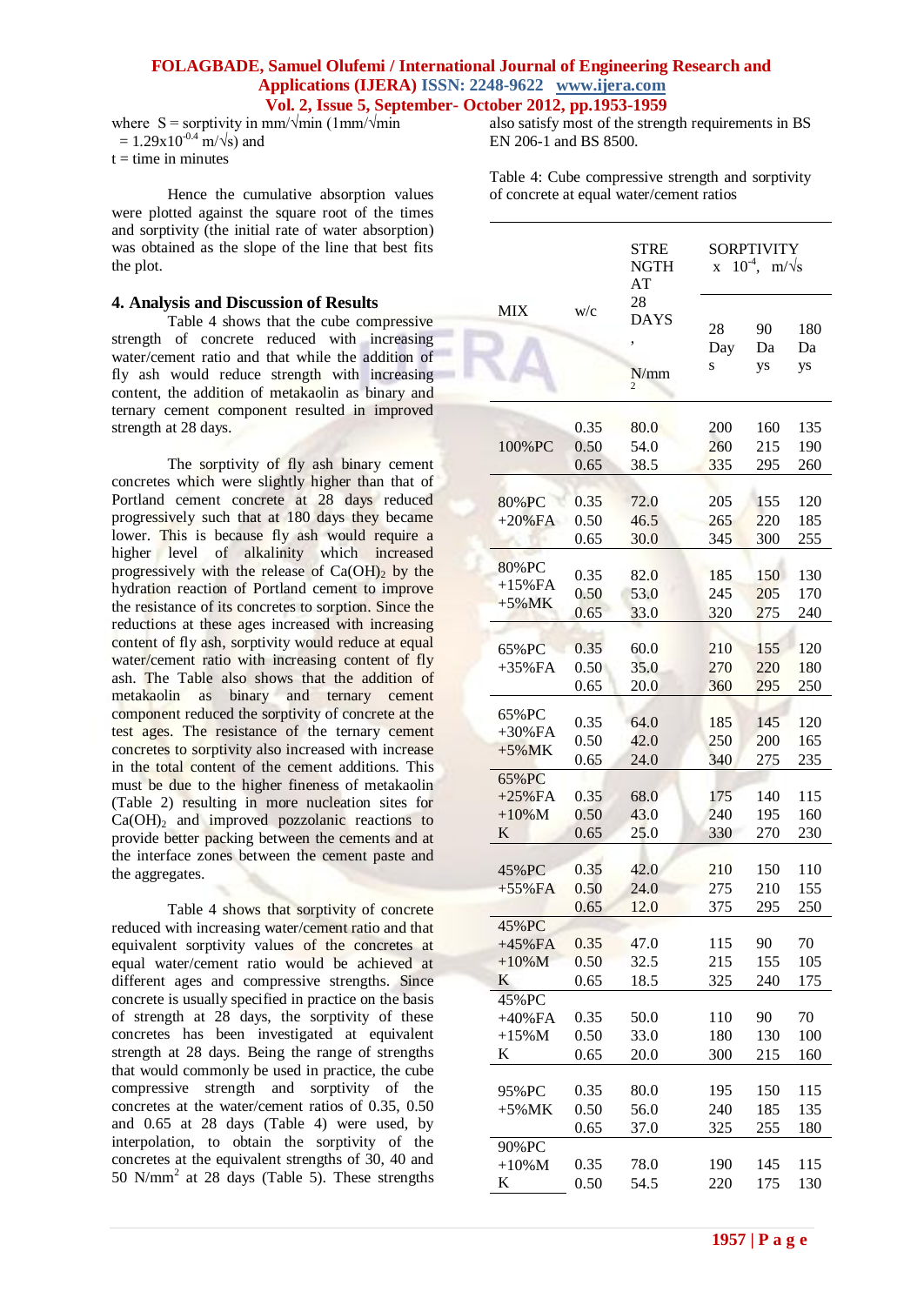|                         |                      |                      | $\mathbf{v}$ on $\mathbf{z}_i$ room $\mathbf{v}_i$ depictment |                       |            |
|-------------------------|----------------------|----------------------|---------------------------------------------------------------|-----------------------|------------|
|                         | 0.65                 | 38.0                 | 310                                                           | 245                   | - 175      |
| 85% PC<br>$+15\%M$<br>K | 0.35<br>0.50<br>0.65 | 76.0<br>54.0<br>41.0 | 175<br>215<br>310                                             | 135 110<br>170<br>240 | 125<br>170 |

Table 5 shows that sorptivity reduced with increasing strength and all the cement combination concretes now have lower sorptivity values than Portland cement concrete at the equivalent strengths. Hence, the incorporation of the cement additions at equivalent strengths reduced the sorptivity of concrete. While the sorptivity of the fly ash binary cement concretes reduced with increasing content up to 55%, the sorptivity of the metakaolin binary cement concretes only reduced with increasing content up to 10%. At a total replacement level of less than 55%, metakaolin as a ternary cement component only performed better than the fly ash binary cement concretes at the strength of 50 N/mm<sup>2</sup>. However, at a total replacement level of 55%, the addition of metakaolin, as a ternary cement component, resulted in concretes with sorptivity values lower than that of their respective fly ash binary cement concretes.

Table 5: Sorptivity of concrete at the equivalent strengths of 30, 40 and 50 N/mm<sup>2</sup> at 28 days

| <b>MIX</b>              | SORPTIVITY x $10^4$ , m/ $\sqrt{s}$ |          |          |  |
|-------------------------|-------------------------------------|----------|----------|--|
| <b>COMBINATION</b>      | 30                                  | 40       | 50       |  |
|                         | $N/mm^2$                            | $N/mm^2$ | $N/mm^2$ |  |
| 100% PC                 | 380                                 | 330      | 275      |  |
| $80\%$ PC+20% FA        | 345                                 | 295      | 255      |  |
| $80\%$ PC+15% FA+5% MK  | 330                                 | 300      | 255      |  |
| $65\%$ PC+35% FA        | 295                                 | 255      | 230      |  |
| $65\%$ PC+30% FA+5% MK  | 310                                 | 260      | 225      |  |
| $65\%$ PC+25% FA+10% MK | 305                                 | 250      | 220      |  |
| $45\%$ PC+55% FA        | 250                                 | 215      | 180      |  |
| $45\%$ PC+45% FA+10% MK | 240                                 | 160      | 100      |  |
| $45\%$ PC+40% FA+15% MK | 200                                 | 150      | 110      |  |
| 95% PC+5% MK            | 365                                 | 310      | 260      |  |
| $90\%$ PC+10% MK        | 355                                 | 300      | 235      |  |
| 85% PC+15% MK           | 400                                 | 320      | 235      |  |

#### **5. Conclusion**

At equal water/cement ratio, fly ash binary cement concretes have poor resistance against sorption and the resistance reduced with increasing content of fly ash. However, the resistance increased with increasing age such that at 180 days they became better than that of Portland cement concrete. Metakaolin binary and ternary cement concretes have better resistance to sorption than Portland cement and fly ash binary cement concretes at both early and later ages and their resistance increased with increasing content of metakaolin. The sorptivity of cement combination concrete is influenced by strength. Compared with Portland cement concrete, the sorptivity of the cement combination concretes were lower at the equivalent strengths and they reduced with increasing total content of fly ash and metakaolin as binary cement components up to 55% and 10% respectively. Metakaolin ternary cement concretes, at equivalent strength, would only perform better than the fly ash binary cement concretes at a total replacement level of 55%. Hence, if appropriately used, cement combination concrete would have higher resistance against sorption than Portland cement concrete and therefore would be preferred for concretes exposed to water and/or aggressive conditions.

#### **References**

- [1] Mindess, S., Young, F. J. and Darwin, D., *Concrete* (Prentice-Hall, 2003).
- [2] Mehta, P, K. and Aitcin P. C., Principles underlying production of highperformance concrete, *Cement Concrete and Aggregates, 12*, 1990, 70- 78.
- [3] Khatib J. and Wild S., Pore size distribution of metakaolin paste, *Cement and Concrete Research, 26 (10)*, 1996, 1545-1553.
- [4] Khatib J. M. and Clay R. M., Absorption characteristics of metakaolin concrete, *Cement and Concrete Research*, *34 (1)*, 2004, 19-29.
- [5] Wild S., Khatib J. M., Jones A, Relative strength pozzolanic activity and cement hydration in superplasticised metakaolin concrete, *Cement and Concrete Research, 26 (10)*, 1996, 1537-1544.
- [6] Bai J., Wild S., Sabir B. B. and Kinuthia J. M., Workability of concrete incorporating pulverized fuel ash and metakaolin, *Magazine of Concrete Research, 51 (3)*, 1999, 207-216.
- [7] Advanced Cement Technologies available at

[http://www.advancedcementtechnologies.](http://www.advancedcementtechnologies.com/) [com.](http://www.advancedcementtechnologies.com/)